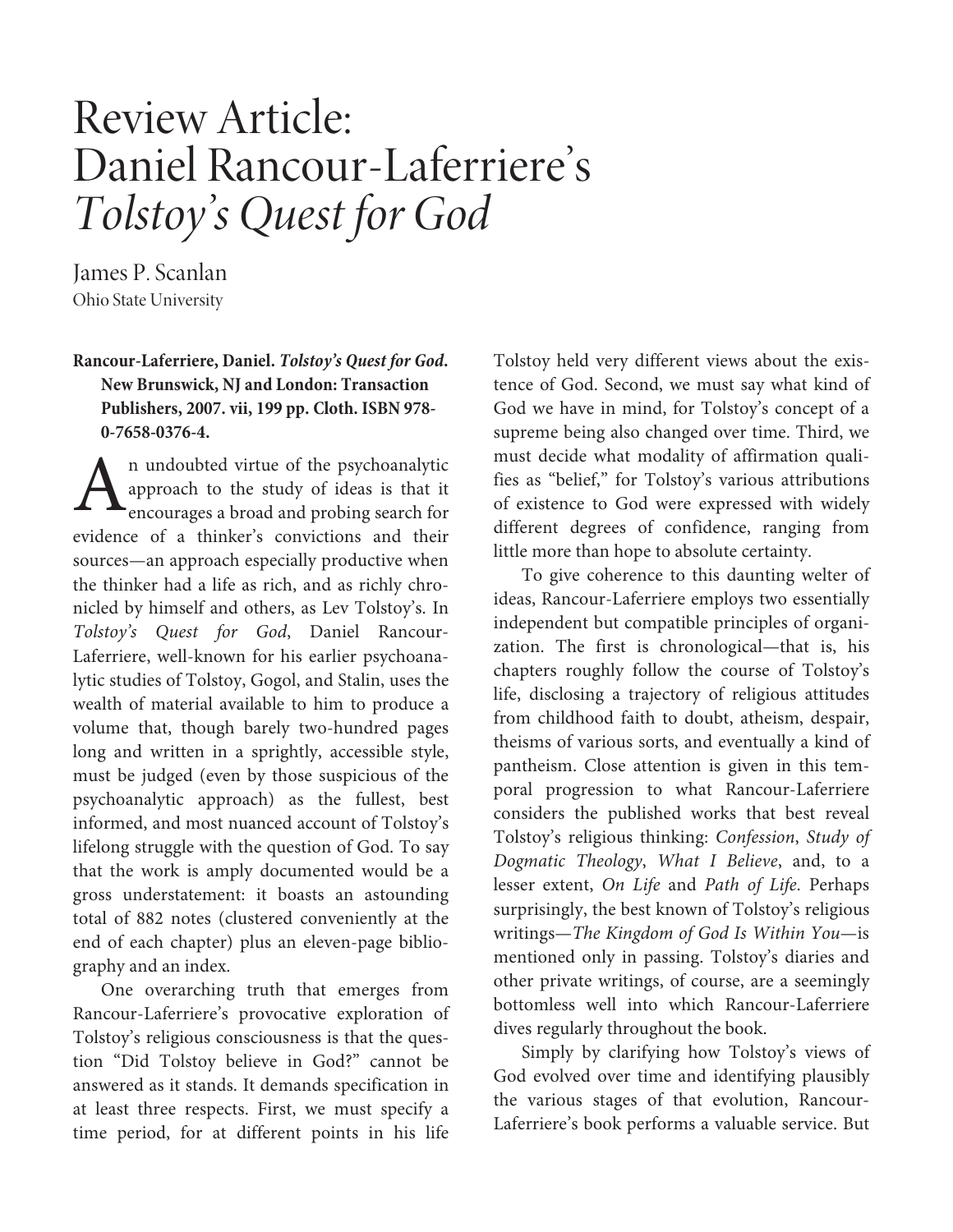it is far more ambitious than that. Beyond presenting a conceptual description and analysis of Tolstoy's religious beliefs, Rancour-Laferriere wishes to explain them psychoanalytically—that is, to discover their correlation with persistent or recurrent personality traits exhibited by Tolstoy, and, to whatever extent possible, trace the origin and nature of Tolstoy's cognitive beliefs to his affective drives and moods and even beyond them to the life experiences that may have prompted them. This objective of explaining Tolstoy's religious beliefs psychoanalytically provides the second organizing principle that powerfully structures Rancour-Laferriere's use of data throughout the book.

In this effort, Rancour-Laferriere applies conceptual tools he used in a previous book on the writer—Tolstoy on the Couch: Misogyny, Masochism and the Absent Mother (London: Macmillan, 1998)—as well as in other works. All three of the concepts in his previous subtitle figure prominently in the present book as well, as do narcissism, depression, manic-depressive disorder, and to a limited extent sadism—all helpfully defined by the author, often with reference to the American Psychiatric Association's diagnostic manual. The central importance of the absent-mother theme (Tolstoy's mother died before his second birthday) in Tolstoy's Quest for God is evident from the closing sentences of the book:

[T]he grandiose pantheism of his later years aims at a reconciliation with his mother. She with her precious breast abandoned him early on, but she with her ubiquitous body is now with him forever. Tolstoy's quest for God thus begins and ends with his quest for his mother. (180)

The other psychiatric concepts mentioned are employed by Rancour-Laferriere in the hypotheses he offers to explain the various concepts of God Tolstoy entertained, his doubts and beliefs concerning God's existence, and related questions such as the content of Christ's moral injunction to "Resist not evil."

It is not my objective in this article to offer a comprehensive assessment of Rancour-Laferriere's analysis, for which he presents a wealth of appropriate and sometimes fascinating evidence that would take another book to evaluate properly. I would, however, like to single out two points at which I find his treatment less than compelling because I believe that alternative interpretations are at least equally plausible. Each has to do with the supposed connection between a particular psychic mood or condition that marked Tolstoy's personality and a particular religious belief he held. In the first case, the connection is between depression and belief in the existence of God. In the second case, it is between masochism and the belief that God demands of us absolute nonresistance to evil.

Depression has a prominent place in Rancour-Laferriere's multi-faceted analysis of Tolstoy's religious beliefs. He finds in My Confession, an "oscillation between depressive ideas and (hypo)manic thinking," which he summarizes as follows: "When Tolstoy is in his depressive state of mind, God is nowhere to be seen. When he is joyful, God returns" (65). The language suggests that the affective moods are the determinants of the cognitive states: it is because he is joyful that he once again believes in God. In other statements the point is explicit: "What makes the difference is mood. Nothing else seems to matter" (39); in Tolstoy's Confession, Rancour-Laferriere writes, "God's existence was primarily a function of his [Tolstoy's] mood" (170).

But what is to prevent us from describing the functional relationship the other way around? What might be termed the "common-sense" interpretation of the "direct correlation between Tolstoy's theological position and his mood or emotional state" (38) is that the position is responsible for the mood—that Tolstoy is joyful because he once again believes in God. Tolstoy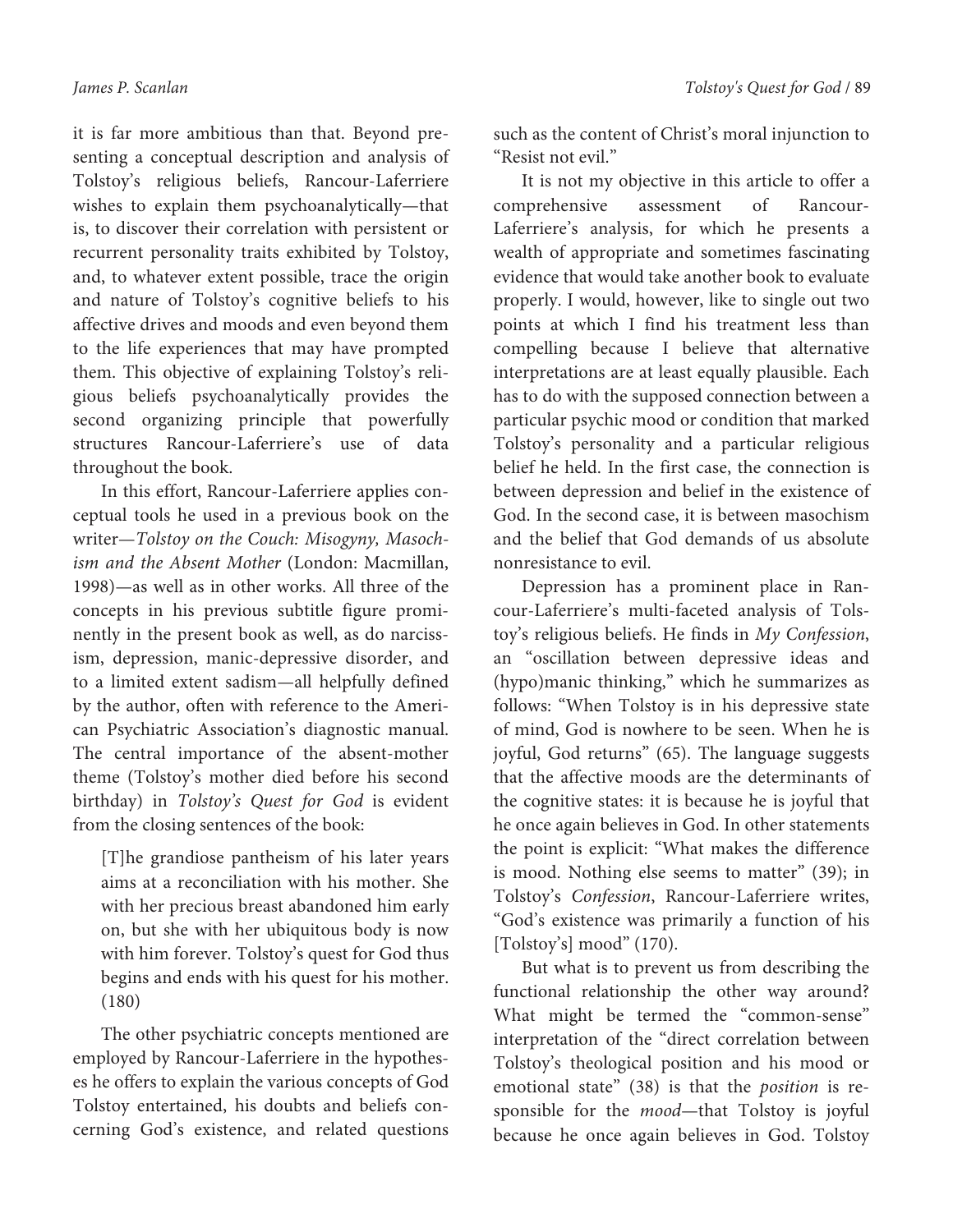himself seemed to subscribe to that interpretation when he wrote in his diary, as Rancour-Laferriere notes, "remember that there is God, and you become joyful" (40). Surely it is not surprising that happy, hopeful feelings would be prompted by the belief that the future is in the hands of a loving and powerful being or force, or that sad, despairing feelings would follow the loss of such a belief or the inability to hold it in the first place. Could not the moods be considered reasonable responses to the beliefs?

What rules out the "common-sense" interpretation for Rancour-Laferriere is his conviction that there is nothing "reasonable" about the link in Tolstoy's life between depression and belief or disbelief in God. For Rancour-Laferriere the mood—depression—remains the driving force in generating Tolstoy's religious beliefs because it provides the psychological "mechanism" that leads to them. Here is Rancour-Laferriere's description:

From a religious viewpoint, Tolstoy needed some mechanism to clear a path back to God. Depression turned out to be that mechanism. [...] When he was depressed—especially when the depressive episodes reached a certain severity and duration—Tolstoy, willynilly, would start asking the big "What for?" question again ("Zachem?"), and he would begin wondering about the meaning of life ("smysl zhizni"). These questions would, in turn, bring him to a consideration of God. (24)

Although Rancour-Laferriere does not at this point carry his account beyond a "consideration" of God to actual belief in the existence of God, one would think that even in the process as described (and certainly in its continuation), some cognitive activity in the form of ratiocination would be present and relevant. But the air of mechanistic determinism in Rancour-Laferriere's description (note the expression "willy-nilly"),

along with the fact that he goes on to describe the resulting religious beliefs as "antidepressants" functionally equivalent to Elavil and potentially useful in psychotherapy (40), suggest that he is indeed excluding ratiocination on the subject's part from any determining role in the process. In fact, shortly after the comment "What makes the difference is mood," Rancour-Laferriere adds, "Certainly rational thought processes do not make the difference, for Tolstoy mentions them explicitly, only to discard them" (39). The only support he offers for the last claim is that Tolstoy was "willing—irrationally—to accept the concept for the real thing, as long as it brings relief from his depression" (39).

This notion that Tolstoy accepted the concept for the real thing misses, I think, the distinction between a concept of God, on the one hand, and belief in the existence of God, on the other, that is implicit in the passages Rancour-Laferriere cites on pages 39 and 40. Tolstoy does report that, on occasion, at times of doubt and despair, the simple thought of God—that is, simply forming in his mind a concept of God, existent or not—has been enough to lighten his mood. But he also reports that, on those occasions, "my joy did not last long." He would soon realize, he goes on, that "a concept of God is not God": the concept, he explains, "is something that goes on within me … something that I can evoke or not evoke in myself. It is not this that I am seeking" (39; italics added). In the cited passages that follow, he makes clear that what he is seeking is not simply a concept of God, which one can entertain or not at will, but belief in God—that is, conviction of the truth of the proposition "God exists," independently of his will. Thus he tells us that he has truly lived "only in those times when I believed in God"—that is, believed that God existed; he advises us that at times of sadness we have only to "remember that there is God [remember that God exists], and you become joyful"; and he speaks of the salutary effect of being "conscious" of God,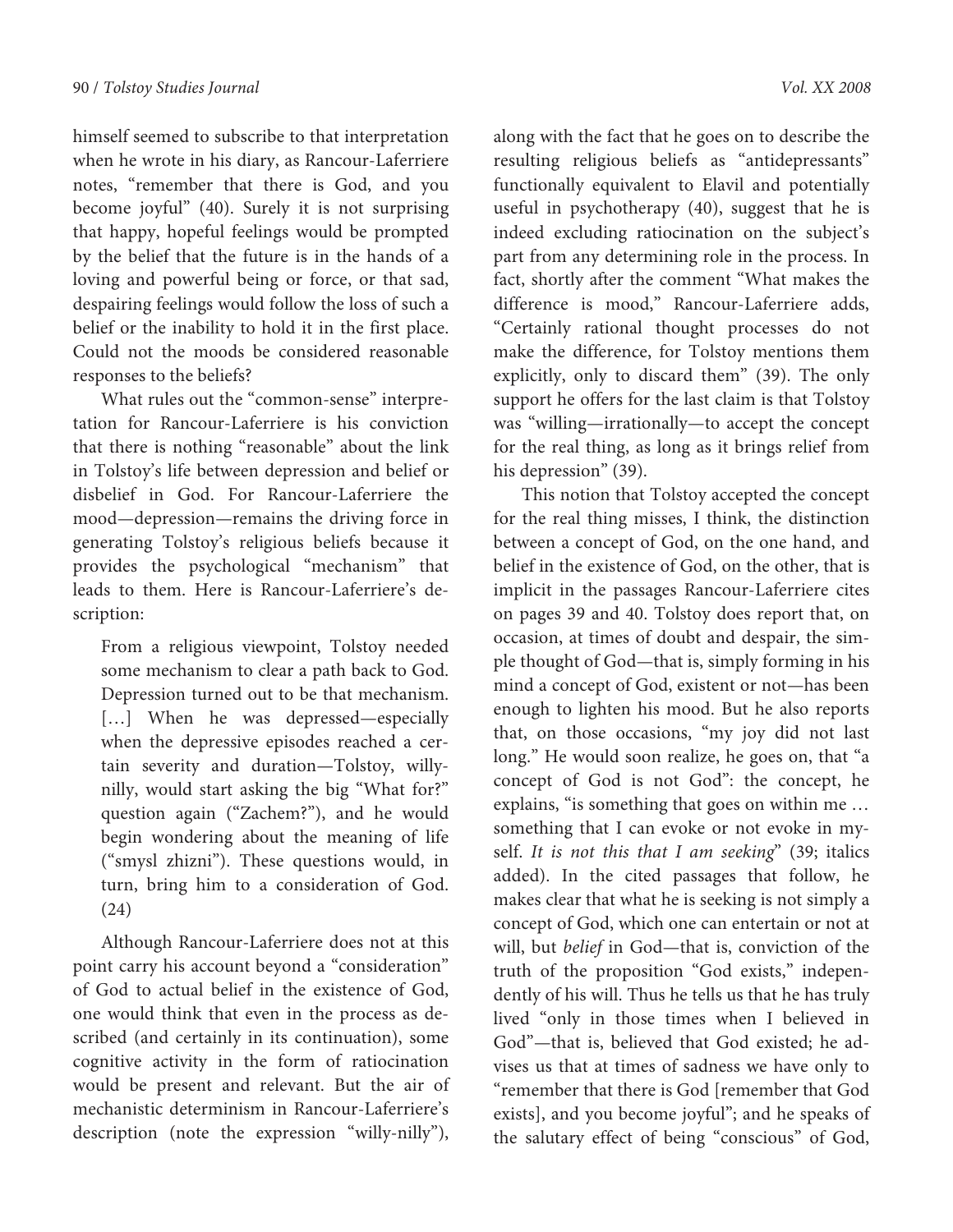which assumes that God exists as a possible object of consciousness—a "real thing" (39-40).

Rancour-Laferriere's equation of belief in God with the concept of God is evident when he writes of Tolstoy that "when manic he believed in God, that is, the very 'concept' of God was the functional equivalent of an antidepressant within the context of [his] mood swings" (40). But Tolstoy was not satisfied with the fleeting relief provided by the concept of God. He wanted the more durable relief that accompanies the belief that God exists.

What this shows, it seems to me, is that Tolstoy did not irrationally "accept the concept of God for the real thing." He was well aware, as his comments quoted above show, of the difference between having a concept of something and believing that such a thing exists. An atheist has a concept of God in mind when he denies that there is a God. A belief, unlike a concept, is not something that one can "evoke or not evoke" because it presupposes a connection among concepts in reality; it states a commitment about the truth of some linkage of concepts with a "real thing." I cannot simply "believe" in something at will though I can think about it and, over time, might be able to talk myself into it.

The distinction between concept and belief has a bearing, too, on the question of the therapeutic use of religious ideas suggested by Rancour-Laferriere. A concept can be thought or not, just as a pill can be taken or not; a belief cannot be. Belief in God could still be considered an effective antidepressant, but not one that works mechanically like Elavil or could as easily be incorporated into a psychotherapeutic regimen, for beliefs cannot simply be administered like pills or "evoked" like concepts. They do not arise or function apart from a complex of cognitive processes and logical implications. But it is just beliefs, not concepts, that Tolstoy found significantly therapeutic.

That Tolstoy was capable of irrationalities is beyond question, but in this case Rancour-Laferriere may have found one too many. In any event, he appears to offer no clear evidence of the "irrationality" of Tolstoy's thinking at this particular point. Thus the "common sense" interpretation of the link between emotional moods and belief or disbelief in God—that the former are primarily a function of the latter—remains a viable candidate for explaining reasonably the psychic lure of certain religious beliefs. However prone Tolstoy was to manic-depressive mood swings, in the religious context may we not still consider his depression and its relief to be reasonable responses to particular cognitive states, including the rational comprehension of the content and implications of beliefs such as the belief in the existence of a just and protecting deity?

Turning to my second case—the purported connection between masochism and nonresistance to evil—we encounter what seems to me a still clearer and more significant instance in which an alternative analysis is at least as plausible as Rancour-Laferriere's—in this case, more plausible.

Some readers may be surprised to find the ethical doctrine of nonresistance to evil treated at all, much less at such length (pp. 93-125 and intermittently thereafter), in a work on Tolstoy's religious views. But Rancour-Laferriere quite legitimately points out that the question of what God demands of His creatures from an ethical point of view is certainly relevant to one's concept of God.

What Tolstoy thought God demanded, Rancour-Laferriere argues, was the "imitation of the masochistic, non-resisting Christ" (116)—the Christ who submitted, turned the other cheek, and welcomed suffering. He contends that Tolstoy, himself already "masochistically inclined" as a child (102), in the course of his life developed "unrelenting masochistic and narcissistic needs"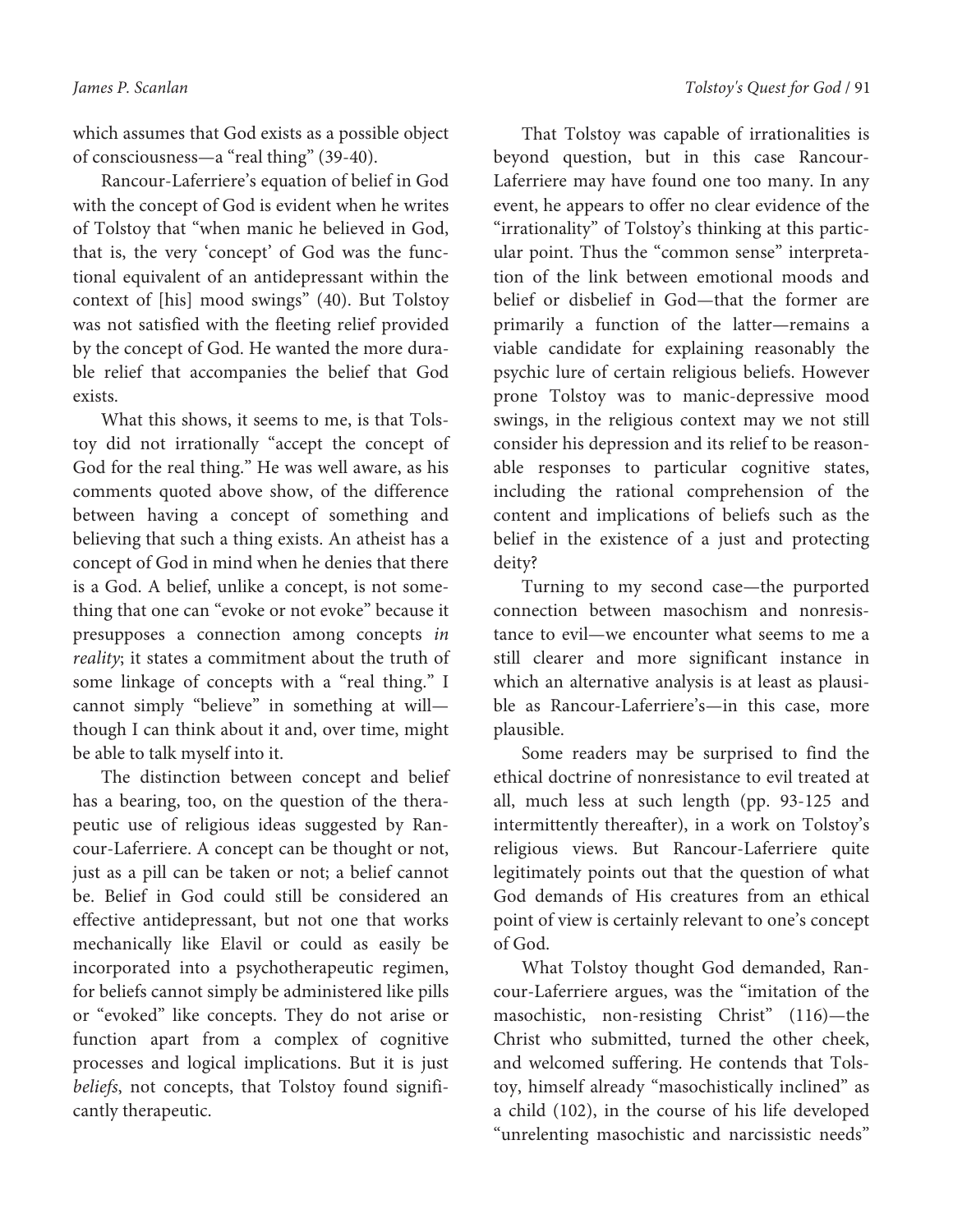(167) that left him particularly receptive to "the message of moral masochism in the Gospels" (79), expressed in the idea of passive nonresistance, the acceptance of "suffering for its own sake" (125). It is on this basis that Rancour-Laferriere writes of "the obvious masochism of nonresistance" (109) and goes so far as to call nonresistance "a species of masochism" known as "moral masochism" as opposed to "erotogenic masochism" (94-95)—a view that, if true, would mean that nonresistance is masochistic by definition, as a square is a parallelogram by definition. As applied to Tolstoy, Rancour-Laferriere's repeated use of expressions such as Tolstoy's or Tolstoyan "masochistic nonresistance" (115-17, 149) reflect his belief that the link between masochism and nonresistance is so close and strong as to be essentially beyond question.

Before raising directly the question of whether Tolstoy did preach and practice "masochistic nonresistance," it is worth asking how Rancour-Laferriere understands the Biblical injunction to "Resist not evil"—a question we can approach by considering some of his comments about Tolstoy's moral behavior. He contends that Tolstoy sometimes violated Christ's injunction by resisting evil, in evidence of which he offers the following examples (among others): (1) Tolstoy's "public outbursts" and other modes of nonviolent activism against social evils; these, Rancour-Laferriere writes, are "utterly inconsistent with what nonresistance to evil is generally understood to be" (108, 113). (2) Tolstoy encouraged people, such as members of the military, to disobey when they were ordered to commit violence; the consistent course, Rancour-Laferriere contends, would be to submit to such orders (106-07). (3) Tolstoy believed in the immortality of his own consciousness; this is said to demonstrate resistance, not submission, to death (146). (4) When Tolstoy's son was dying, he summoned a doctor (120); this example is not explained, but presumably it is

thought to express resistance to the course of nature.

An interesting thing about this set of diverse cases is that, although each of them is called a violation of the principle of nonresistance to evil, none of them involves the use of force, physical or mental. The "resistance" in each case is entirely nonviolent, and in some cases it is as passive as simply holding a belief. What this shows is that Rancour-Laferriere is employing an extraordinarily broad definition of "resistance," apparently interpreting it to include not only the return of evil for evil or forcibly struggling against evil, but every variety of nonviolent opposition or contradiction as well, even purely passive, internal, and conceptual opposition. On this literal interpretation of "Resist not evil," the principle simply prohibits all opposition, nonviolent as well as violent, to evil. Though Tolstoy did stray from the principle at times, Rancour-Laferriere admits, "[f]or the most part [… he] came down on the side of absolute nonresistance to evil" (108; italics in original).

The alternative understanding of this situation that I consider more plausible is, first, that the literal or absolutist conception of nonresistance to evil advanced by Rancour-Laferriere does not correspond, as he claims, to what is "generally understood" by nonresistance to evil and, second and more importantly, does not correspond to what Tolstoy preached or practiced.

The New Testament's "Resist not evil" (Mathew 5:39) has long been understood as a paradox in imperative form. Taken literally, as simply commanding acceptance of evil, it is absurd as a moral injunction, for the very purpose of a moral injunction is to counter evil. Moralists from Confucius to George W. Bush have entreated us to reject evil, not accept it—though they have differed as to the form the rejection should take. But Rancour-Laferriere would have us believe that the arch-moralist Lev Tolstoy, overlooking the injunction's paradoxical character, insisted that it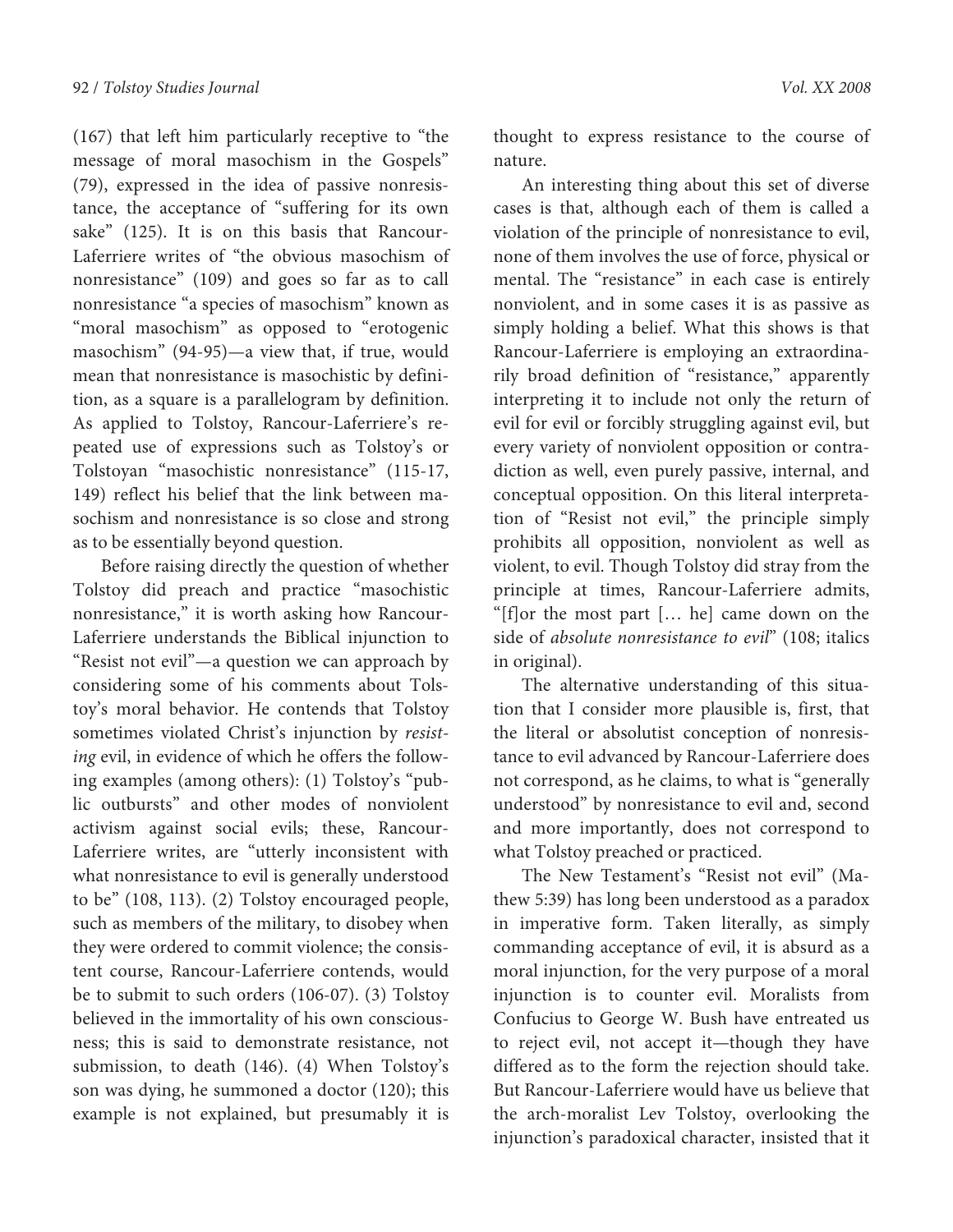prohibits all resistance to evil, however benign, nonviolent, or even inactive the resistance may be.

Like any paradox offered as a truth, "Resist not evil" requires qualification; it is elliptical without it. In Mathew 5 the qualification is implicit in the context of active, forcible retribution in which it is presented, along with the immediately following supplemental injunctions to turn the other cheek and in general respond to evil without violence or any other form of evil. In explicit, non-elliptical usage, this qualification has been captured succinctly by appending the words "by force" or "with evil" to the formula "Resist not evil," thereby indicating forms of resistance to be prohibited—violent or otherwise evil forms—not (absurdly) prohibiting resistance of every sort. Arguments remain as to whether a more accurate rendition of the New Testament Greek would have obviated the problem of interpretation, as The Bible in Basic English does by translating the injunction as "Do not make use of force against an evil man." In any event, with the qualifications indicated the statement becomes a nonparadoxical, recognizable moral injunction that is now, I would say, almost universally accepted as the appropriate formulation of the New Testament imperative by those who discuss the matter, even when for brevity they use the unqualified shorthand expressions "nonresistance to evil" or even simply "nonresistance."

Our principal question, however, is not what is commonly understood but what Tolstoy understood, especially given that he, too, used the shorthand expressions on many occasions. It seems to me that there is a great deal of evidence to show that Tolstoy held the non-absolutist view of nonresistance, which permits active but nonviolent resistance to evil, not the literal, absolutist view attributed to him by Rancour-Laferriere, which prohibits all forms of resistance. For convenience, let me divide this evidence into three sorts: Tolstoy's behavior, his frequent explicit use of the non-paradoxical wording of the injunction, and finally his explicit discussions of the scope of the injunction.

First, all of the evidence that Rancour-Laferriere adduces to show that Tolstoy occasionally acted or spoke in contradiction to the nonresistance principle is, from another point of view, evidence that he held to the non-absolutist interpretation of that principle, which allows nonviolent opposition. When Rancour-Laferriere writes that Tolstoy violated the principle by "aggressively fighting" evil, the examples he presents are no more "aggressive" than the nonviolent activities of raising funds to finance the Dukhobors' emigration, helping peasants rebuild huts that had been destroyed by fire, and denouncing the pogroms among the Jews (107). This again demonstrates the unconvincing breadth ascribed to "resistance" by the absolutist interpretation.

Rancour-Laferriere regards these activities as exceptions to the generally submissive and selfsacrificial core of Tolstoy's moral posture and not the norm, but reflection suggests that it is difficult to think of activities, especially in his later life, that did not involve nonviolent resistance to evil in the capacious sense of "resistance" that Rancour-Laferriere employs. Essentially all of his publications—his entire literary and publicistic output—were consciously directed against evil as he saw it; all of the social activism—the famine relief, the protests to authorities, the counseling of disciples, and much more, continuing for decades—expressed such "resistance"; his correspondence and reported conversations constantly reflected it. If all of this must be counted as "sporadic" deviations from the norm (118), what is left for the norm? What Rancour-Laferriere calls "sporadic" is more like expressions of the dominant theme of Tolstoy's life. All of it is evidence for the nonviolent interpretation of the principle of nonresistance.

Second, if I am right that Tolstoy accepted qualifications to the injunction "Resist not evil,"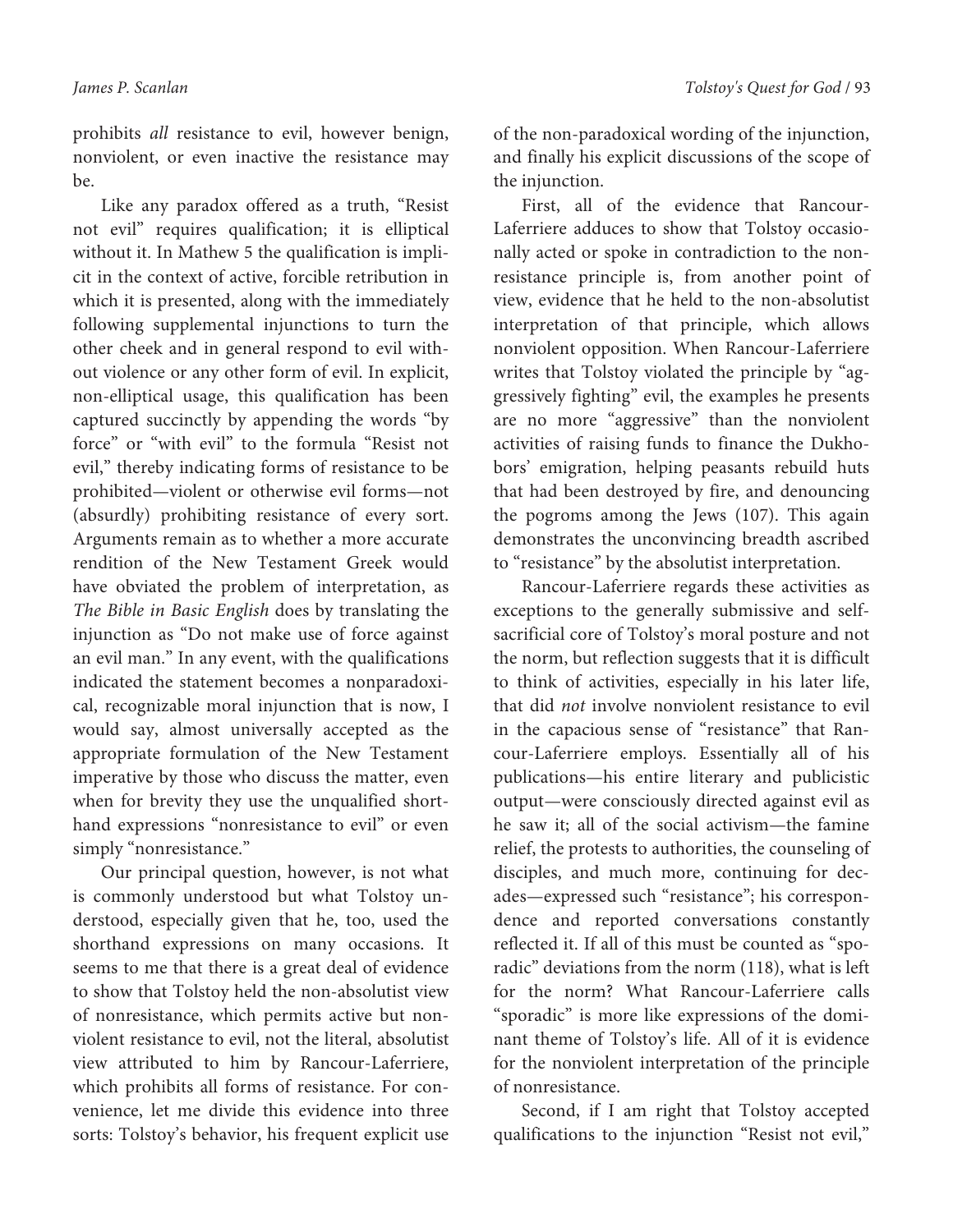then one would expect him, at least at times, to state the full injunction explicitly—for example, to write in Russian not simply Не противься злу (or злому, as the Gospel text has it) but Не противься злу насилием. And so he does though no one would know it from reading Tolstoy's Quest for God. If attention and memory serve me correctly, never once does Rancour-Laferriere use the expanded expression, either in a quotation from Tolstoy or in his own voice.

It is true that Tolstoy often uses the shorthand forms, but implicit and explicit versions of the qualifications "by force" or "with evil" occur frequently in his writings on the subject, published and unpublished. In What I Believe (1884), he states that he now has come to understand what is meant by "Resist not evil": "It means never resist evil, that is, never use violence" (PSS 23: 313). In a letter of 1887 to Engel'gard he writes, "The commandment of nonresistance to evil by force [непротивлении злу насилием] pervades the Gospels; without it, the teaching of the Gospels—for me, at least—would collapse" (after which, he adds this wonderfully narcissistic statement: "Even if Christ and his teaching had never existed, I would have discovered this truth myself—so simple and clear does it seem to me now" [Vsemirnyi vestnik, September 1907, 6]). If Rancour-Laferriere had dwelled on The Kingdom of God Is Within You, he could hardly have avoided the full expression непротивление злу насилием (nonresistance to evil by violence), for it occurs repeatedly and prominently throughout the work, in the titles of three chapters and in the text. In Tolstoy's own translation of the Gospels in the early 1890s, he uses Не борись со злом ("Struggle not against evil") in rendering Mathew 5:39, but Не противься злу злом ("Resist not evil with evil") in the heading of that section of his text (PSS 24: 232-33). Near the end of his life, the focus on violence is again evident in the title he gave his work The Law of Violence and the Law of Love (1908) and in his capsule explication there of

Mathew 5:39: "That is, the use of violence against you cannot justify the use of violence on your part" (PSS 37: 168).

Third and still more compelling, Tolstoy on more than one occasion pointedly raises the question of what the injunction "Resist not evil" prohibits, and each time he indicates that it does not prohibit all forms of resistance. In a letter of January 1896 to his American admirer Ernest Crosby, for example, Tolstoy imagines the case of a "terrible robber" about to attack an "innocent and beautiful" child. A bystander is in a position to thwart the robber by force, but of course that would infringe the principle of nonresistance. What the bystander may do, Tolstoy goes on, is plead with the robber to desist, or even step in front of the child to shield him or her from the robber (PSS 69: 20). In a similar case sketched in The Law of Violence and the Law of Love, the villain has a knife and the bystander a pistol. Tolstoy's ethical analysis of that situation is that the bystander must not shoot the villain, for that would be an "evil deed," but he suggests that other, unspecified intervention short of violence is not merely acceptable but morally obligatory, despite the fact that it might put the bystander's own life at risk: "One's conscience," he writes, "may demand the sacrifice of one's own life, not the life of another" (PSS 37: 206-07).

Further, in the first chapter of The Kingdom of God Is Within You, Tolstoy approvingly reprints excerpts from the "Catechism of Nonresistance" by the noted American Universalist minister Adin Ballou, which include the question "Should the word 'nonresistance' be taken in its broadest sense—that is, as indicating that we should offer no resistance to evil?" The answer is the following: "No …. Evil should be resisted by all righteous means, but not by evil" (PSS 28: 11; italics omitted). Later in the book, in his own voice, Tolstoy berated some of his Russian critics for "understanding the doctrine of nonresistance to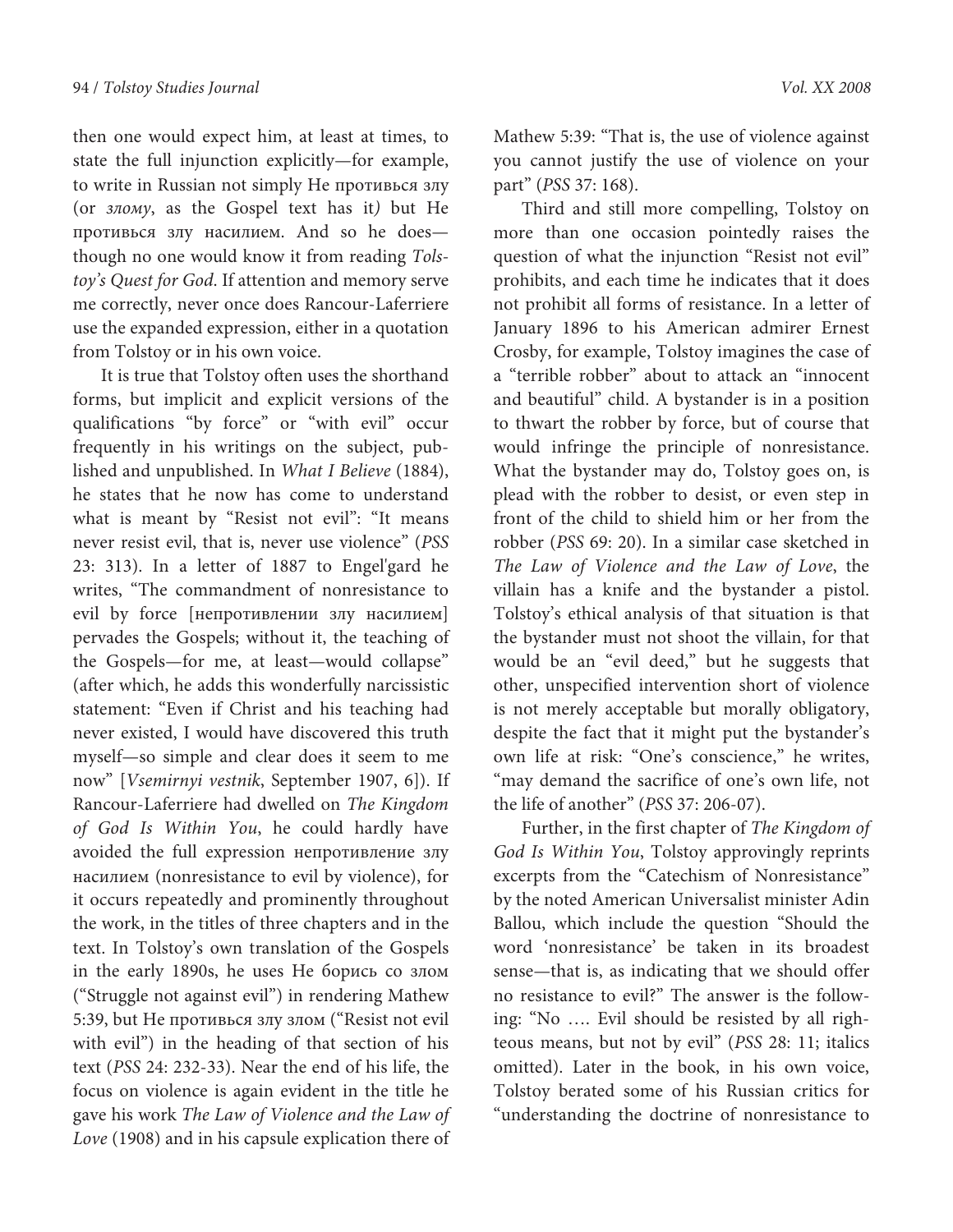evil … as if it would prohibit all struggle against evil" (PSS 28: 35).

Finally, still more emphatic was a letter to Crosby later that same year (September 1896) in response to a question about the moral difference (if any) between the use of physical force and other kinds of force, such as the force of public opinion. In answer, Tolstoy wrote that the Gospel speaks only of responding with violence and says nothing about "nonresistance by any other, immaterial forces." "To attribute to Christ the prohibition of all resistance to evil," he concluded, "is a groundless sophism" (PSS 69: 142).

All these indications that Tolstoy considered nonviolent resistance to evil compatible with the nonresistance principle, and indeed practiced it actively himself, bring us back, finally, to the issue of masochism in his ethical thinking. Rancour-Laferriere's attribution of masochism to Tolstoy in the ethical sphere is predicated on the contention that Tolstoy, both in his teaching and for the most part in his practice, regarded nonresistance to evil as requiring absolute, passive submission to evil. This is the definition that permits Rancour-Laferriere, quite consistently, to call nonresistance to evil a "species" of masochism. But I have tried to show that Tolstoy rejected that definition. His definition prohibited only violent resistance. If that is true, "nonresistance to evil" can no longer be called simply a species of masochism, and in general the link with masochism becomes questionable, to say the least.

It seems clear even from the examples of Tolstoy's nonviolent resistance that Rancour-Laferriere cites—raising funds to aid the Dukhobors, helping peasants rebuild their huts destroyed by fire, urging civil disobedience, and so on—that nonresistance as Tolstoy practiced it has no significant masochistic content; Rancour-Laferriere himself draws a sharp line between those activities and "masochistic compliance" to authority (106). And if we extend the scope of such activities to the broad sphere that I believe

they occupied in Tolstoy's moral life, we hardly find there the pervasive impact of "unrelenting" masochistic needs, or indeed any substantial evidence of masochism in Tolstoy's moral judgments or actions.

Note that I am not rejecting the psychoanalytic principles to which Rancour-Laferriere appeals or the particular diagnosis of masochism in Tolstoy that he advances. Tolstoy may very well have been masochistically inclined from an early age and subject to masochistic needs all his life; certainly Rancour-Laferriere presents other evidence to support such conclusions. My concern is whether Tolstoy's conception and practice of nonresistance to evil qualify as significant expressions of masochistic inclinations.

Rancour-Laferriere admits that masochistic drives were not the only forces in Tolstoy's psychic life and that he often exhibited "ambivalence or conflict about his own masochism" (113), even to the point that his thinking became "a mishmash of resistance and nonresistance, obedience and disobedience, masochism and anti-masochism (or outright sadism)" (107). Rancour-Laferriere's contention is that, despite the frequent presence of other strains of thought, "for the most part … Tolstoy came down on the side of absolute nonresistance to evil" (108; italics in original)—that is, on what to Rancour-Laferriere is the masochistic side. What I am suggesting is that, despite some evidence of masochism and ambivalence in Tolstoy's thinking, in the case of the principle of nonresistance he came down on the antimasochistic side. Masochistic elements may be detected in some of his illustrations of permissible nonviolent resistance, such as placing one's body between villain and victim and being prepared to sacrifice one's own life; but on the whole such elements seem to be the exception rather than the rule. They are not sufficient to justify describing "masochistic nonresistance" as "pervasive in Tolstoy's thinking," at least in the moral sphere  $(115).$